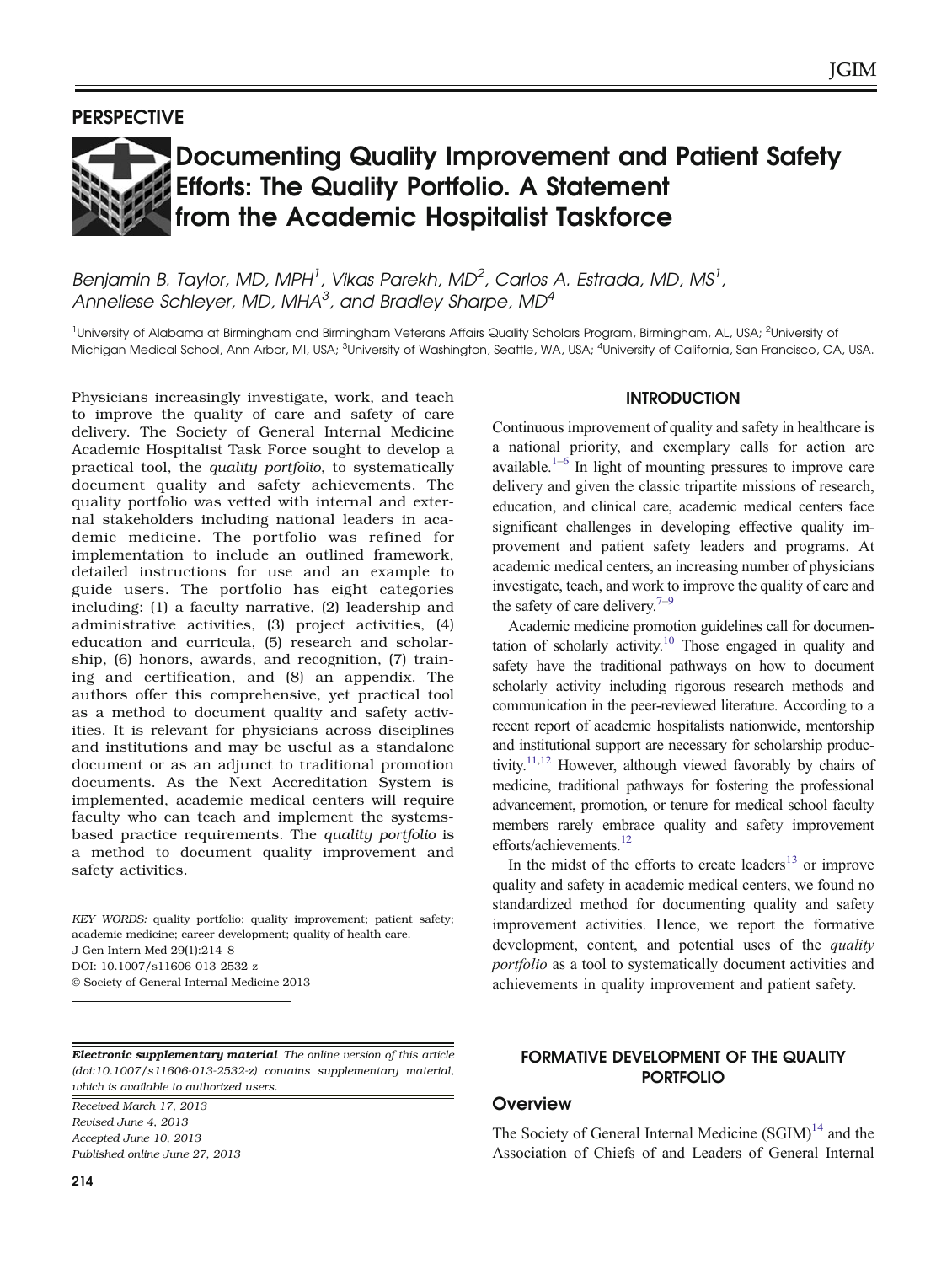Medicine  $(ACLGIM)^{15}$  $(ACLGIM)^{15}$  $(ACLGIM)^{15}$  created the Academic Hospitalist Taskforce in 2006 with a goal of establishing a professional venue for academic hospitalists. The Taskforce's raison d'être includes the promotion of scholarly activity and career development for academic hospitalists in education, research, patient care, and leadership. Two authors (BS, VP) chaired the task force and leveraged the diversity and expertise of the membership. The need of creating the quality portfolio evolved from a consensus conference of key stakeholders.<sup>[16](#page-4-0)</sup>

We first reviewed the literature on educator portfolios for academic promotion $17-20$  $17-20$  and used the educators' portfolio as a model. Educator portfolios are an accepted tool for documenting achievement and success in education.<sup>10[,17](#page-4-0)-[19,21](#page-4-0)</sup> Taskforce members reviewed sample educator portfolios from their own and other institutions, using them as a guide for developing the quality portfolio.

## Stakeholders' Input

We established a candidate list of content domains for the quality portfolio. We drafted prototypes populated with activities from task force members and used an iterative process to revise the main domains. We vetted early versions of the portfolio at the authors' institutions including division directors, department chairs, administrators, and leaders in quality and safety. We spoke with leaders in academic medicine regarding the structure and potential implementation of the quality portfolio.

We vetted the final product with relevant external stakeholders. The final review included 15 leaders from 10 institutions, including 8 division chiefs and 5 chairs or vice chairs, with 10 leaders at the professor level representing a diversity of roles including: director for education, associate dean for faculty affairs, and associate dean for curriculum. In 2009, SGIM, ACLGIM, and the Association of Professors of Medicine endorsed the quality portfolio. The final product received positive feedback, which was not universal, including explicit recognition that the quality portfolio is a useful tool for documenting accomplishments in quality improvement and patient safety.

#### THE QUALITY PORTFOLIO

#### **Overview**

The quality portfolio contains six distinct categories including: (1) leadership and administrative activities, (2) project activities, (3) education and curricula, (4) research and scholarship, (5) honors, awards, and recognition, and (6) training and certification (see Table 1). The quality portfolio, template instructions, and an example to guide users are publicly available. $^{22}$  $^{22}$  $^{22}$ 

|  |  |  | <b>Table 1. Quality Portfolio Components</b> |
|--|--|--|----------------------------------------------|
|--|--|--|----------------------------------------------|

| Component                                   | Description                                                                                                                |
|---------------------------------------------|----------------------------------------------------------------------------------------------------------------------------|
| Faculty narrative                           | • Outlines role, philosophy, and<br>approach to quality improvement<br>and patient safety                                  |
| Leadership and<br>administrative activities | • Lists leadership roles and summarizes<br>roles and responsibilities                                                      |
| Project activities                          | · Describes quality improvement and<br>patient safety projects:                                                            |
|                                             | • Project title, timeframe, and time<br>commitment                                                                         |
|                                             | • Goals and members                                                                                                        |
|                                             | • Outcomes, results, and<br>dissemination                                                                                  |
| Education and curricular<br>activities      | • Documents teaching activities and<br>curriculum development in quality<br>improvement and patient safety                 |
|                                             | • Teaching activity, class title, and<br>curriculum                                                                        |
|                                             | • Time commitment                                                                                                          |
|                                             | • Description, goals, format, structure,<br>and teaching role                                                              |
|                                             | • Learners<br>• Evaluation (learners, curriculum),<br>dissemination                                                        |
| Research and scholarship                    | • Documents research and scholarship<br>activities in quality improvement<br>and patient safety                            |
|                                             | • Publications, grants and contracts,<br>enduring educational materials                                                    |
| Honors, awards, and<br>recognition          | • Lists award name, organization, and<br>criteria for selection                                                            |
| Training and certification                  | • Lists training and certification<br>specific for quality improvement                                                     |
| Appendix                                    | or patient safety<br>• Includes include pertinent or supporting<br>information not otherwise contained in<br>the portfolio |

# Faculty Narrative

The portfolio begins with a brief narrative and reflective summary that outlines the faculty member's role in and approach to quality improvement or patient safety. The narrative should comment on the individual philosophy, successes, challenges, future directions, and goals in terms of quality improvement or patient safety. For example, a faculty member may describe participation in and leadership of a multidisciplinary team, a rapid cycle of changes, and other approaches. The recommended length is one to two paragraphs.

## Leadership and Administrative Activities

Successful quality improvement requires strong and focused leadership. Faculty should list their involvement in leadership roles. Some examples of leadership roles in quality and safety include: chief quality officer, director of quality for a division or department, leader of a root-cause analysis or process improvement team, and leader of quality and safety curriculum development, among others. For each role, faculty should provide the leadership or administrative title and summarize the roles and responsibilities including a short description of the team. The recommended length is two to three lines for each leadership role.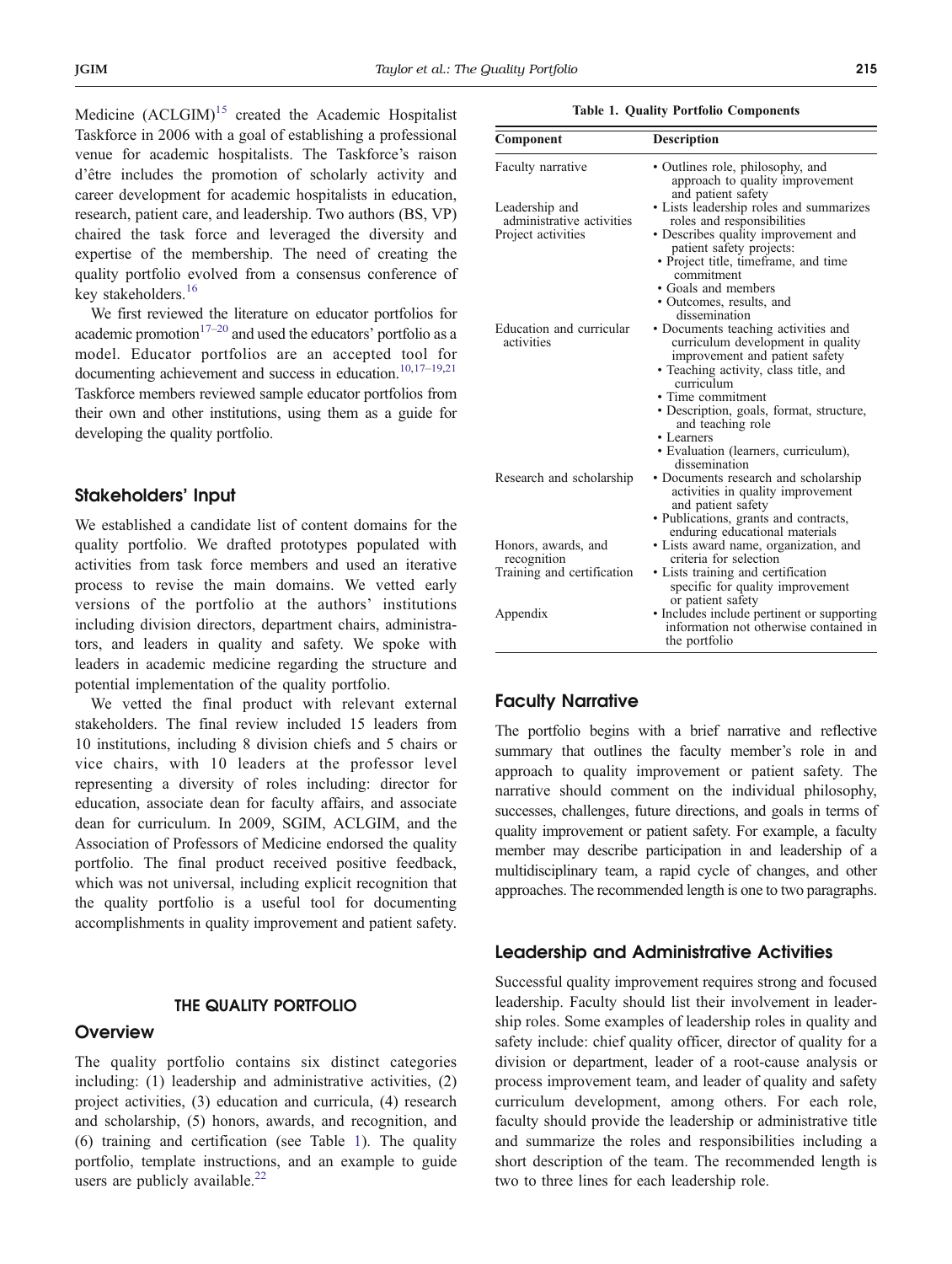# Project Activities

Faculty should describe their activities in quality improvement or patient safety projects. Specifically, describe the: project title, main goals, time commitment and duration of the project, role and contributions, outcomes and results, and any dissemination activities (v. gr.: a medical center process improvement initiative or participation in a national collaborative initiative $2^{3,24}$ ). The outcomes and results are probably the most important aspect of this section. Faculty should describe how project effectiveness was measured and provide the results. We recommend the use of formal methods for communicating the results with statistical process control, time series, dashboards with benchmarks, or other relevant methods. The results can also be qualitative in nature.

## Education and Curricular Activities

Faculty should document the specific direct teaching activities and curriculum development in teaching quality improvement and patient safety. For direct teaching or curriculum development, provide: (1) the teaching activity, (2) the time commitment, (3) a description of the activity (goals, format, teaching role), (4) the number and description of the learners, (5) the evaluation (summative and formative), and (6) dissemination if any. Creation of the curriculum content for the Academic Hospitalist Academy<sup>[25](#page-4-0)</sup> and other educational activities<sup>[26,27](#page-4-0)</sup> at the national level are two examples disseminated in the peer-reviewed literature.

## Research and Scholarship

We recommend the inclusion of a summary description of the research and scholarship activities outlining the thematic area, focus, broader impact, and relevance. The framework by Boyer and Glassick provides guidance for organizing schol-arship in quality improvement or patient safety.<sup>[28](#page-4-0),[29](#page-4-0)</sup> The four categories of scholarship include discovery, integration, application, and teaching. $^{2}$ 

The main activities include: publication and presentations of peer-reviewed work, receipt of grants or contracts, and creation of enduring educational materials. In addition, other scholarship activities include publications in other venues, abstracts and posters presentations, invited presentations, and reviewer for peer-reviewed publication. A growing number of journals focus on improvement science, $30$  national organizations offer funding opportunities,  $31,32$  and the Standards for Quality Improvement Reporting Excellence (SQUIRE) guidelines provide guidance for communication.<sup>33,34</sup>

# Honors, Awards, and Recognition

Quality improvement or patient safety work may be recognized with awards and honors. Faculty should list such recognition. Also, quality improvement efforts may be recognized in less formal ways, with letters of recognition from peer-reviewed journals (for reviewer's role), supervisors, executives, or others invested in improving care delivery.

## Training and Certification

Faculty should include any additional training specific for quality improvement or patient safety. For example, national organizations offer training in quality and patient safety.<sup>[25,35,36](#page-4-0)</sup> The Department of Veterans Affairs also offers  $1-2$  years of post-graduate training.<sup>[20,21](#page-4-0),[37](#page-4-0)</sup>

## Appendix

The quality portfolio concludes with an appendix to include pertinent or supporting information not otherwise contained in the portfolio. Faculty should consider including qualitative evidence of project activity success, learner evaluations of teaching or curriculum development, microsystems assessment,<sup>[38](#page-4-0)</sup> storyboard presentations, and letters or unsolicited feedback about participation in quality improvement or patient safety activities.

#### QUALITY PORTFOLIO:IMPLICATIONS

Physicians, many of whom are hospitalists, now spend significant time involved in quality improvement and patient safety work. As these physicians apply for promotion or advancement, they need a mechanism for documenting their efforts and achievements.<sup>[2](#page-3-0)</sup> The quality portfolio fills a present void in the existing system of specifically documenting excellence in quality improvement and patient safety. It offers a standard way to document the breadth and depth of the work of those engaged in improvement efforts. We envision the quality portfolio being used as either a stand-alone document or as an adjunct to the curriculum vita or other documentation formats such as the education, service, or research portfolios. It is not meant to replace, but rather to augment, the current methods of documentation of academic productivity. We encourage local adaptation and implementation.

The quality portfolio, similar to the educator's portfolio,[17,18,20,39,40](#page-4-0) has the potential to serve different uses both for individuals and institutions. Specifically, the quality portfolio may be used to:

- document excellence or achievement in quality/safety to aid in promotion,
- demonstrate productivity for periodic evaluations of performance,
- guide individual faculty development through selfreflection and mentorship, and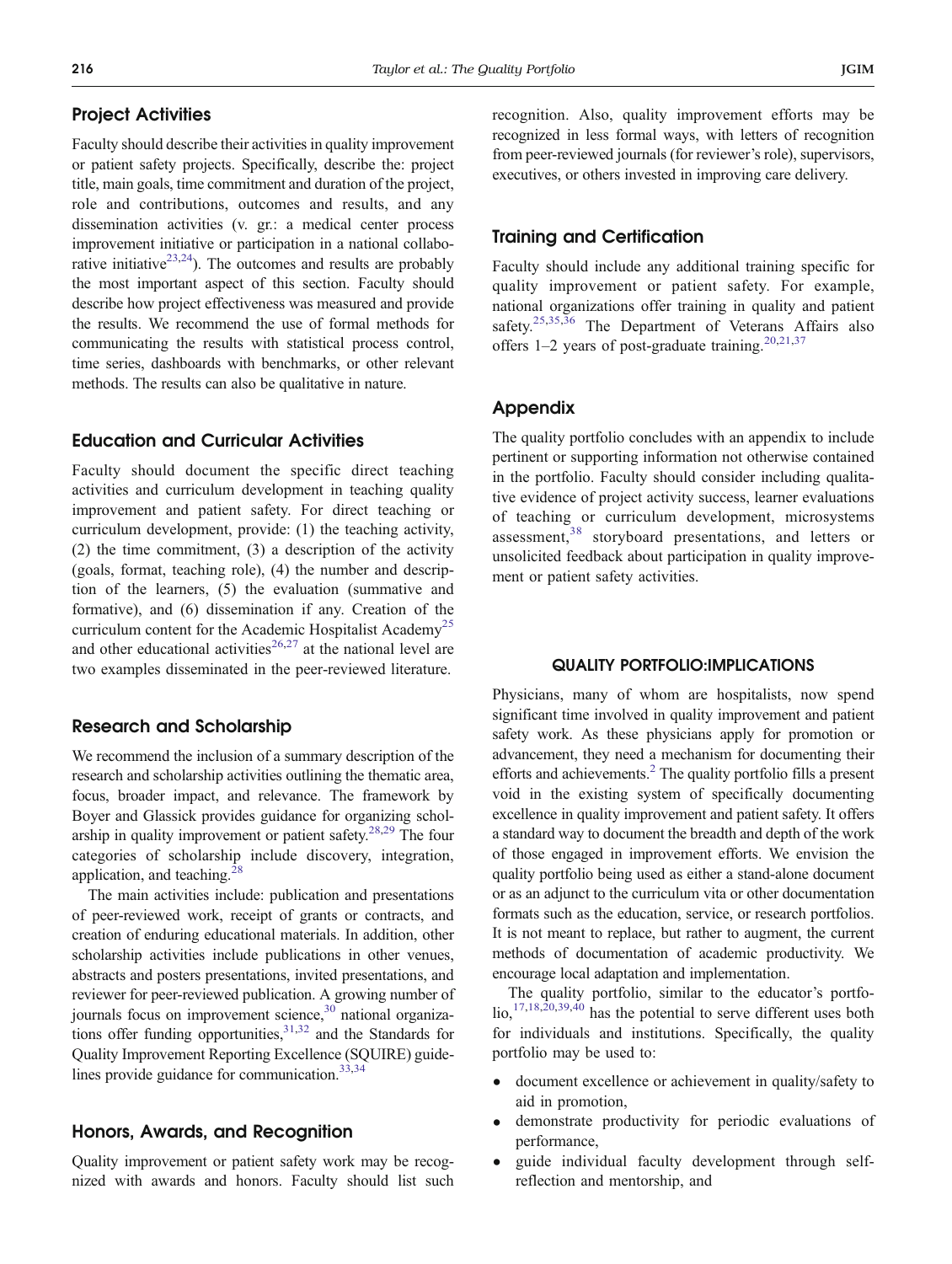<span id="page-3-0"></span>• raise the value of quality improvement in one's home institution by providing a standardized format for comparative and peer review of quality and safety activities.

Few academic medical centers now include specific quality improvement and safety activities as a way to document excellence in innovation.<sup>[41](#page-4-0)–[43](#page-4-0)</sup> We are also aware that the Veterans Affairs Quality Scholars program has used, for the past 12 years, a reporting format to track the activities fellows are involved in. $37,44,45$  We plan to examine the penetration and use of the quality portfolio in academic promotion.

The quality portfolio is not for everyone, and not every project can be considered scholarly activity. We acknowledge that not everyone involved in improvement work will, should, or wants to be promoted. During the development of the quality portfolio and presentations at national meetings, leaders also expressed a strong sentiment that promotions committees would view the portfolio unnecessary at their institutions. In particular, other ways to document excellence are available for faculty in clinician-educators tracks. The quality portfolio is a way to document and acknowledge the contributions of those who excel but do not fit the traditional paradigms or accepted metrics for promotion.<sup>3[,16,46](#page-4-0)</sup> The need for physician leadership and the current unmet demand in fostering the careers of those engaged in quality improvement and patient safety is starting to be recognized. $3,47$  $3,47$ 

We acknowledge limitations of the current version of the quality portfolio. The quality portfolio was developed by physicians in academic medical centers. A more rigorous and systematic approach could have resulted in a different version of content or detail. We presume that the quality portfolio may also benefit those seeking to document success in quality improvement or patient safety across other disciplines. The general principles may apply to other professions, especially with the increased attention of inter-professional education.<sup>48–[50](#page-4-0)</sup> Future directions include the definition of specific milestones, competencies, and curricula for quality and safety improvement in the continuum of medical education. $51,52$  $51,52$  As the Next Accreditation System is implemented, $53$  academic medical centers will require faculty who can teach and implement the systems-based practice requirements.

## **CONCLUSION**

The quality portfolio fills a present void in the existing system of documenting scholarly activities in quality improvement and patient safety. We are continuing our dissemination efforts; the quality portfolio was included in the inaugural Academic Hospitalist Academy<sup>[25](#page-4-0)</sup>—a formal training experience for junior faculty looking to succeed in academic medicine. We encourage faculty members and division and department leaders to review and use the quality portfolio. We welcome your feedback on experiences with its use as well as suggestions for improvement. A sample version of a completed quality portfolio is available online.

ACKNOWLEDGMENTS: The authors thank Dr. Robert M. Centor for his contributions, edits, and suggestions on prior versions of the concept and manuscript.

Conflict of Interest: The authors declare no conflict of interest.

Funding/Support: None.

Other Disclosures: The opinions expressed in this article are those of the authors alone and do not reflect the views of the Department of Veterans Affairs. The Veterans Affairs Quality Scholars Program is supported by the Veterans Affairs Office of Academic Affiliations, Washington, DC.

Ethical Approval: Not applicable.

Corresponding Author: Carlos A. Estrada, MD, MS; Division of General Internal Medicine University of Alabama at Birmingham, 732 Faculty Office Tower, 510 20th Street South, Birmingham, AL 35294-3407, USA (e-mail: cestrada@uab.edu).

#### REFERENCES

- 1. Dhalla IA, Detsky AS. Aligning incentives for academic physicians to improve health care quality. JAMA. 2011;305(9):932–3.
- 2. Stevens DP, Kirkland KB. The role for clinician educators in implementing healthcare improvement. J Gen Intern Med. 2010;25(Suppl 4):S639–43.
- 3. Shojania KG, Levinson W. Clinicians in quality improvement: a new career pathway in academic medicine. JAMA. 2009;301(7):766–8.
- 4. Shojania KG, Silver I, Levinson W. Continuing medical education and quality improvement: a match made in heaven? Ann Intern Med. 2012;156(4):305–8.
- 5. Wong BM, Levinson W, Shojania KG. Quality improvement in medical education: current state and future directions. Med Educ. 2012;46(1):107–19.
- 6. Shine KI. Patient safety strategies: a call for physician leadership. Ann Intern Med. 2013;158(5 Pt 1):353–4.
- 7. Neeman N, Sehgal NL. Perspective: a road map for academic departments to promote scholarship in quality improvement and patient safety. Acad Med. 2012;87(2):168–71.
- 8. Neeman N, Sehgal NL, Davis RB, Aronson MD. Quality improvement and patient safety activities in academic departments of medicine. Am J Med. 2012;125(8):831–5.
- 9. Leykum LK, Parekh VI, Sharpe B, Boonyasai RT, Centor RM. Tried and true: a survey of successfully promoted academic hospitalists. J Hosp Med. 2011;6(7):411–5.
- 10. Beasley BW, Wright SM. Looking forward to promotion: characteristics of participants in the Prospective Study of Promotion in Academia. J Gen Intern Med. 2003;18(9):705–10.
- 11. Reid MB, Misky GJ, Harrison RA, Sharpe B, Auerbach A, Glasheen JJ. Mentorship, productivity, and promotion among academic hospitalists. J Gen Intern Med. 2012;27(1):23–7.
- 12. Staiger TO, Wong EY, Schleyer AM, Martin DP, Levinson W, Bremner WJ. The role of quality improvement and patient safety in academic promotion: results of a survey of chairs of departments of internal medicine in North America. Am J Med. 2011;124(3):277–80.
- 13. Lee TH. Turning doctors into leaders. Harv Bus Rev. 2010;88(4):50–8.
- 14. Society of General Internal Medicine (SGIM). Available at [http://](http://www.sgim.org/) [www.sgim.org/](http://www.sgim.org/) Accessed May 24, 2013.
- 15. Association of Chiefs and Leaders in General Internal Medicine (ACLGIM). Available at <http://www.sgim.org/aclgim/>. Accessed May 24, 2013.